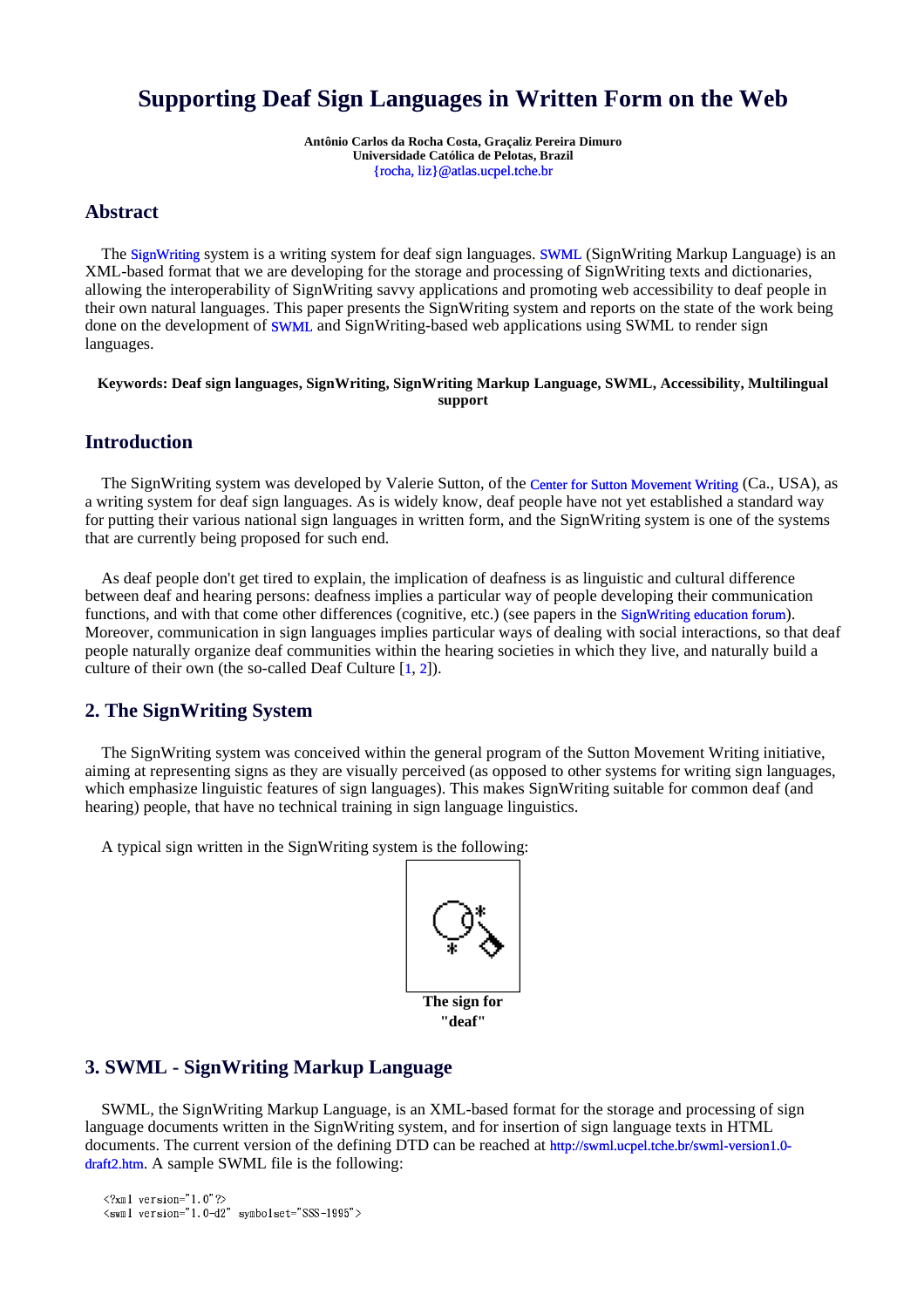```
<generator>
         <name>Sign Writer</name>
         \langle version \rangle 4.3\langle /version \rangle\langle/generator>
    \langle sw\_text \rangle\langlesw_text_defaults>
              <sign_boxes>
                  \langle \text{unit} \rangle pt \langle \text{unit} \rangle\langleheight> 60 \langle/height>
              \langle/sign boxes>
              <text boxes>
                  <br/>box_type> graphic_box </box_type>
                  \langle \text{unit} \rangle pt \langle \text{unit} \rangle\langleheight> 60 \langle/height>
              </text_boxes>
         \langle/sw text defaults>
         \langlenew_line/>
         \langlesign_box>
              \langlesymbol x="20" y="9"<shape number="215" fill="1" variation="0"/><br>
<transformation rotation="3" flop="0" />
              \langle/svmbol>
              \langlesymbol x="15" y="33">
                  \langleshape number="114" fill="1" variation="1"/>
                  \langletransformation rotation="7" flop="0" />
              \langle/svmbol>
        \langle/sign_box>
    \langle/sw_text>
\langle/swml>
```
### 4. Rendering signs with SVG

The symbols of the SignWriting system are usually rendered in the Web as GIF files, obtained by screen capture from the SignWriter program (the sole SignWriting aware program existing up to now !). Given an SWML representation of a SignWriting file, using vector graphic formats for rendering the file may be much more interesting, due the greater flexibility allowed by such format. SSS.svg (http://swml.ucpel.tche.br/sss-svg) is a reference file that assigns an SVG symbol for each SignWriting symbol, thus allowing the rendering of signs in vector format

#### 5. Matching procedure for searching in sign language texts

The main problem in searching sign languages texts is to deal with the small variations people can introduce in the way they write the same signs. The SignWriting system distinguishes some graphical properties of the symbols, like rotation and flop, for example, but does not distinguish (neither identify) tiny variations due to vertical and/or horizontal translations of symbols within signs, because such values aren't discretized in the system (as opposed to, e.g., rotation, which can only assume a few set of discrete possible values).

The solution we've found to allow the user to control the criteria to be used for judging on the similarity of two signs is to define a kind of degree of similarity between the component symbols of a sign, assuring that two similar symbols should have the same symbol type, rotation and flop, but allowing them to have some variation on their relative positions within the respective signs.. This kind of similarity is formalized here as a parameterized, reflexive and symmetric relation, that we call *sign similarity relation*, the basis for the sign-matching procedure we are defining.

### 6. A sample SWML-based application: SW-WebMail

To illustrate the use of SWML in the storage and processing of sign language texts, we are building SW-WebMail, an SWML-based webmail service.

### **7. Conclusion**

This paper (draft full version reachable at http://sign-net.ucpel.tche.br/papers/www10) presented work that is going on toward promoting the use of deaf sign languages, in written form, on the Web. The SWML initiative - and the SignNet Project that supports it - encompass more than the work presented here. It concerns also several other problems, such as development of new SignWriting software, development of means to help the interoperability of such SignWriting software, development of techniques for the automatic spell cheking of sign language texts,